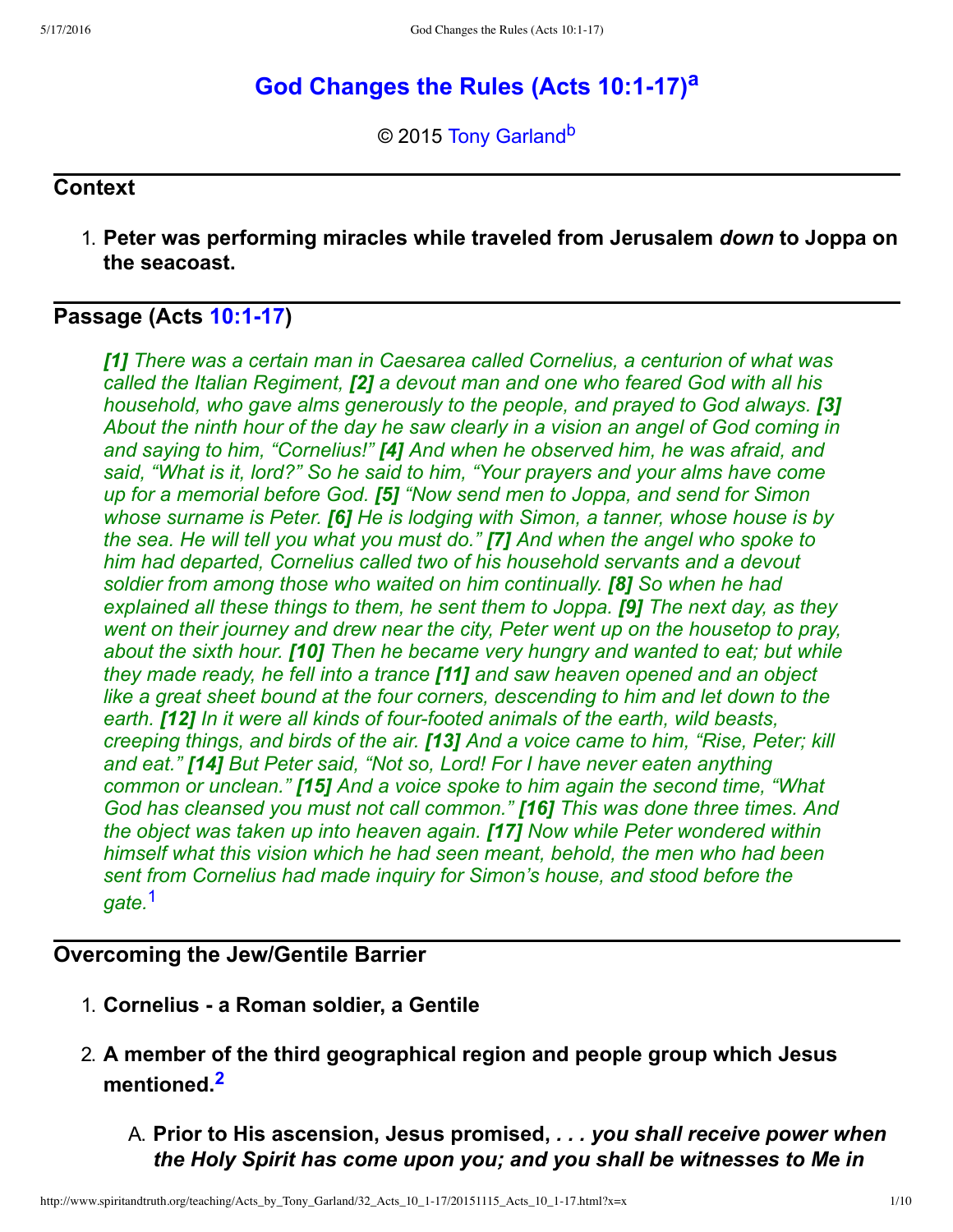*Jerusalem, and in all Judea and Samaria, and to the end of the earth* **(Acts [1:8\)](http://www.spiritandtruth.org/bibles/nasb/b44c001.htm#Acts_C1V8).**

- B. **Could read:** *But you shall receive power when the Holy Spirit has come upon you; and you shall be witnesses to Me [to three people groups: the Jews, the Samaritans, and the Gentiles].*
- C. **Jesus made distinctions between these same three people groups,** *These twelve Jesus sent out and commanded them, saying: "Do not go into the way of the Gentiles, and do not enter a city of the Samaritans. But go rather to the lost sheep of the house of Israel"* **(Mat. [10:56\)](http://www.spiritandtruth.org/bibles/nasb/b40c010.htm#Mat._C10V5).**
	- I. **Jews → considered clean**
	- II. **Samaritans → considered partly clean**
	- III. **Gentiles → considered unclean**
		- a. **Later, Peter will explain to Cornelius' household,** *You know how unlawful it is for a Jewish man to keep company with or go to one of another nation. . . .* **(Acts [10:28a\)](http://www.spiritandtruth.org/bibles/nasb/b44c010.htm#Acts_C10V28)**
- D. Step out of our twenty-first century Gentile Christian mindset and attempt **to understand issues revealed by events recorded within the book of Acts.**
	- I. **Were Gentiles going to be part of God's establishment of this new sect, called "The Way?"**
	- II. **If so, how were they to identify with Jewish religious observance? Did they need to be circumcised? Keep the Law of Moses?**
	- III. **Were they, as before, considered as being at a lesser level than Jews? Would their access to certain religious sites or practices be restricted?**
- 3. **God moving to push both sides together**
	- A. **Angelic vision prompting Cornelius to send for Simon Peter**
	- B. **Heavenly vision prompting Peter to no longer consider unclean what God had cleansed**
	- C. **Who or what separated them to begin with?**
		- I. **Old testament ceremonial law identified certain foods, objects, conditions, and practices as "unclean."**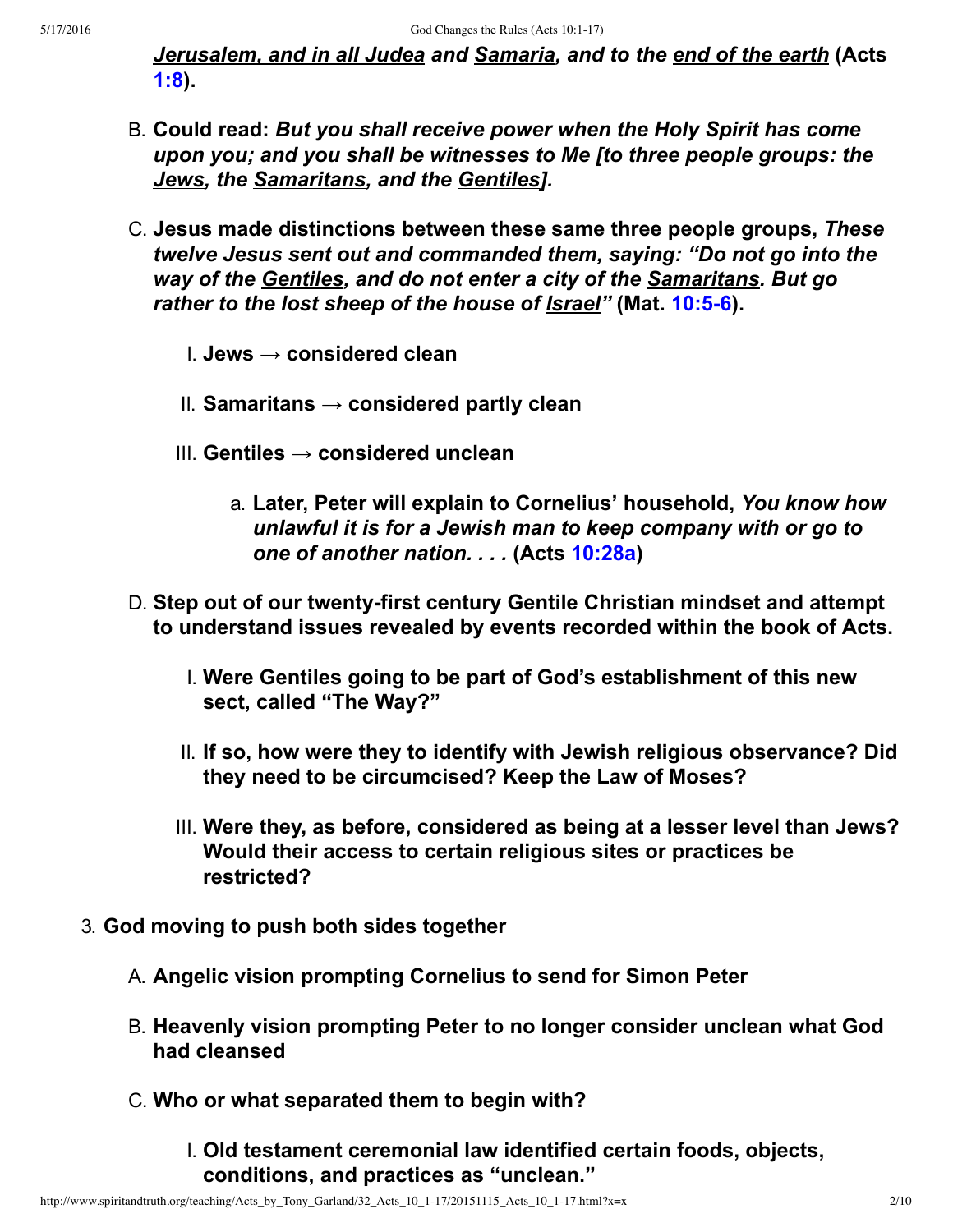- II. **Contact with unclean items rendered one unclean.**
	- a. **Akin to the pink stuff which gets on everything in the Dr. Seuss book,** *The Cat in the Hat Comes Back***, but much more serious (e.g., Lev. [11:2935](http://www.spiritandtruth.org/bibles/nasb/b03c011.htm#Lev._C11V29)).**
	- b. **Gentiles, knowing nothing of the clean/unclean distinction within the Law of Moses, would routinely be in contact with unclean things and therefore, were considered unclean themselves.**
- III. **Jews were prohibited from intermarriage with the Gentile nations of Canaan (Deu. 7:1-3).**
- IV. **Gentile presence is said to defile God's temple (Eze. [44:59;](http://www.spiritandtruth.org/bibles/nasb/b26c044.htm#Eze._C44V5) Acts [21:28\)](http://www.spiritandtruth.org/bibles/nasb/b44c021.htm#Acts_C21V28).**
- V. Jesus refers to Jews as "children," but refers to a Syro-Phoenician **woman and her daughter as "little dogs" in comparison (Mark [7:27](http://www.spiritandtruth.org/bibles/nasb/b41c007.htm#Mark_C7V27)). (Dogs being unclean, according to the Law of Moses.)**
- VI. **Seen in the actions of the religious leaders at the trial of Jesus**
	- a. *. . . they led Jesus from Caiaphas to the Praetorium, and it was early morning. But they themselves did not go into the Praetorium, lest they should be defiled, but that they might eat the Passover* **(John [18:28](http://www.spiritandtruth.org/bibles/nasb/b43c018.htm#John_C18V28)).**

## **A Change in God's Economy**

- 1. **Is there really a change here?**
	- A. **"All kinds" of fourfooted animals: including those which did not have cloven hooves or chew cud (Lev. [11:67\)](http://www.spiritandtruth.org/bibles/nasb/b03c011.htm#Lev._C11V6).**
	- B. **"Creeping things"**
		- I. [ἑˮ˭ˢτ˙](http://www.spiritandtruth.org/fontsu/index.htm) **[***herpeta***] from** [ἑˮ˭ˢτόν](http://www.spiritandtruth.org/fontsu/index.htm) **[***herpeton***] → "reptile, that which has mobility by creeping along."**
		- II. *These also shall be unclean to you among the creeping things that creep on the earth: the mole, the mouse, and the large lizard after its kind; the gecko, the monitor lizard, the sand reptile, the sand lizard, and the chameleon. These are unclean to you among all that creep. Whoever touches them when they are dead shall be unclean until*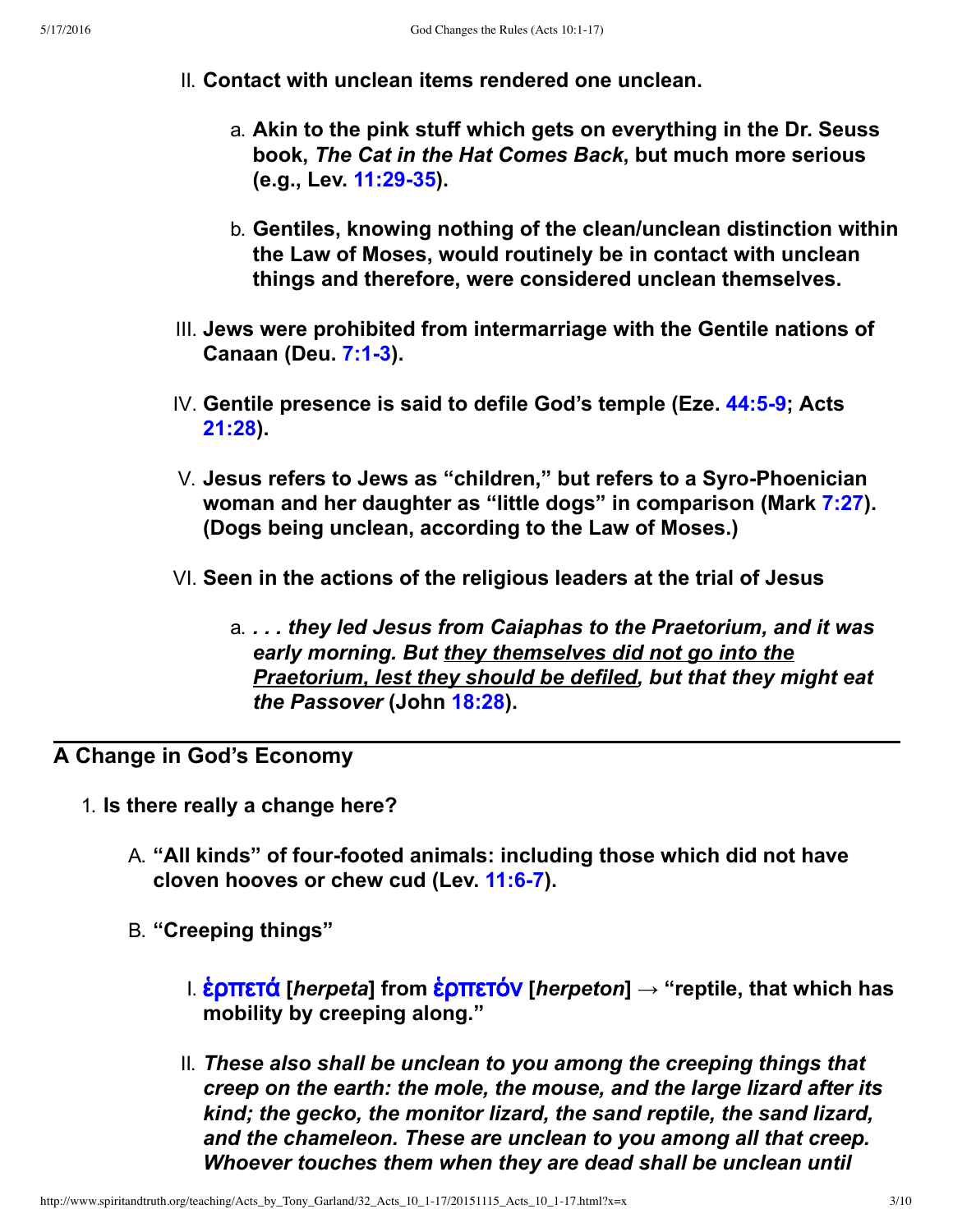*evening* **(Leviticus [11:29–31](http://www.spiritandtruth.org/bibles/nasb/b03c011.htm#Lev._C11V29)).**

- C. **Peter's emphatic response:** *Not so, Lord! For I have never eaten anything common [*[ἀ˧˙˥αˮτˬν](http://www.spiritandtruth.org/fontsu/index.htm) *[akatharton]] or unclean* **(Acts [10:14\)](http://www.spiritandtruth.org/bibles/nasb/b44c010.htm#Acts_C10V14).**
- D. *Peter wondered within himself what this vision which he had seen meant . . .* **(Acts [10:17\)](http://www.spiritandtruth.org/bibles/nasb/b44c010.htm#Acts_C10V17)**
	- I. **"Wondered" is** [ˡ˦ˤ˭όˮˢ˦](http://www.spiritandtruth.org/fontsu/index.htm) **[***diēporei***] from** [ˡ˦α˭ˬˮ˚ω](http://www.spiritandtruth.org/fontsu/index.htm) **[***diaporeō***],** *to doubt* **(rendered as such in the KJV)**
	- II. **ESV renders as "inwardly perplexed"**
	- III. **NASB renders as "greatly perplexed in mind"**
	- IV. **NET renders as, "puzzling over"**
- E. **Peter takes heat for his actions**
	- I.  *Now the apostles and brethren who were in Judea heard that the Gentiles had also received the word of God. And when Peter came up to Jerusalem, those of the circumcision contended with him, saying, "You went in to uncircumcised men and ate with them!"* **(Acts [11:13\)](http://www.spiritandtruth.org/bibles/nasb/b44c011.htm#Acts_C11V1).**
- 2. **One New Man**
	- A. **The heavenly voice explained,** *What God has cleansed [past tense] you must not call common* **(Acts [10:15](http://www.spiritandtruth.org/bibles/nasb/b44c010.htm#Acts_C10V15))**
		- I. **Past tense:** *has cleansed* **→ some action by God resulted in removing** the separation which made Gentiles unclean  $\rightarrow$  the cross.
	- B. *Therefore remember that you, once Gentiles in the flesh—who are called Uncircumcision by what is called the Circumcision made in the flesh by hands— that at that time you were without Christ, being aliens from the commonwealth of Israel and strangers from the covenants of promise, having no hope and without God in the world. But now in Christ Jesus you who once were far off have been brought near by the blood of Christ. For He Himself is our peace, who has made both one, and has broken down the middle wall of separation, having abolished in His flesh the enmity, that is, the law of commandments contained in ordinances, so as to create in Himself one new man from the two, thus making peace* (Eph. 2:11-15)
	- C. **God is making a CHANGE: from dealing almost exclusively with the theocracy of Israel to the body of Christ, which begins almost exclusively**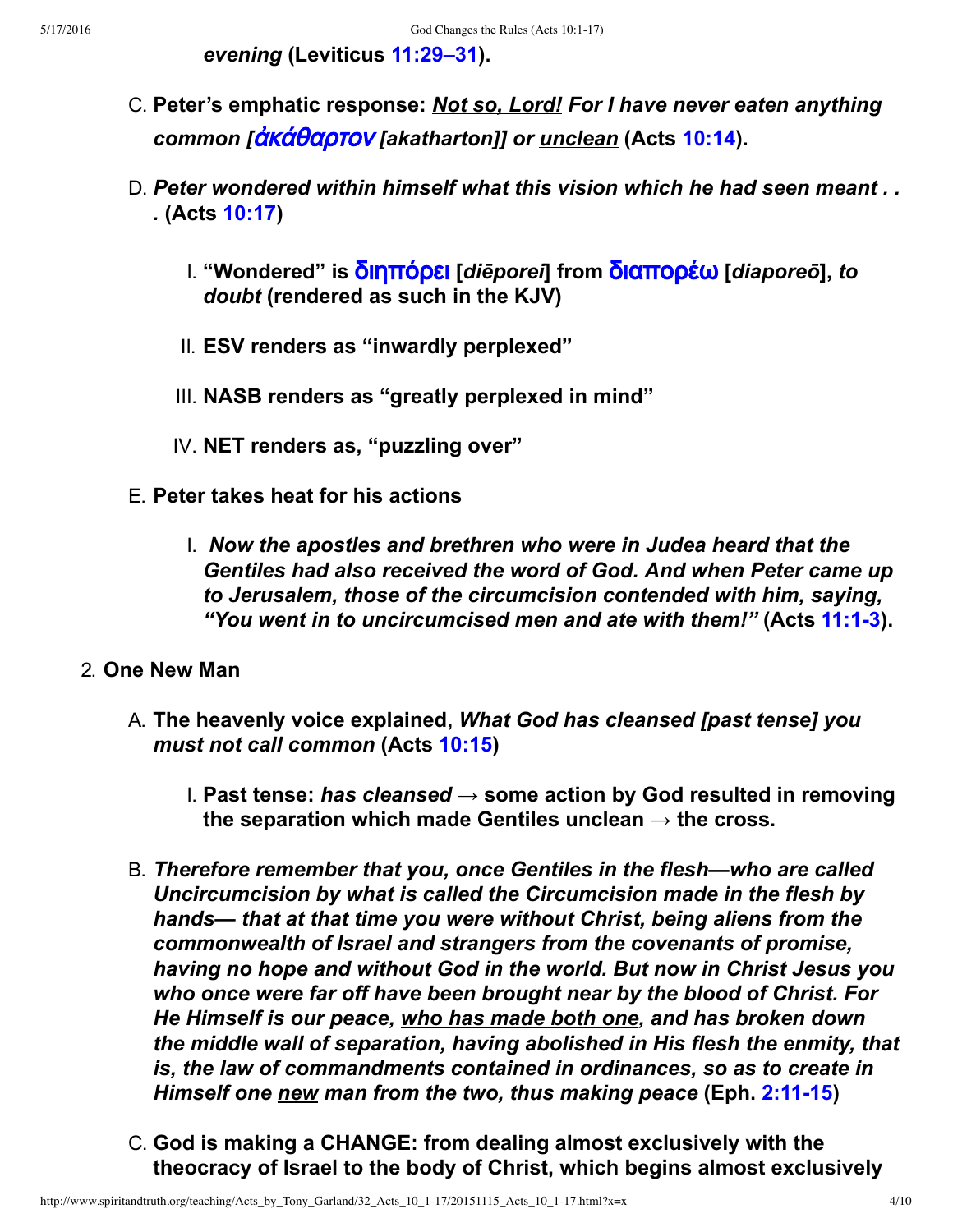**Jewish, but eventually becomes predominantly Gentile, as it is today.**

- I. **Evidence of this shift:**
	- a. **Therefore, when they had come together, they asked Him, saying, "Lord, will You at this time restore the kingdom to Israel?" And He said to them, "It is not for you to know times or seasons which the Father has put in His own authority. But you shall receive power when the Holy Spirit has come upon you; and you shall be witnesses to Me in Jerusalem, and in all Judea and Samaria, and to the end of the earth." (Acts [1:6–8](http://www.spiritandtruth.org/bibles/nasb/b44c001.htm#Acts_C1V6))**
- II. **How will Peter, Paul, and others handle this HUGE CURVE BALL from God**
	- a. **Something not revealed in the OT: the Church, the body of Christ, a mystery (Eph. [3:36;](http://www.spiritandtruth.org/bibles/nasb/b49c003.htm#Eph._C3V3) Col. [1:2627](http://www.spiritandtruth.org/bibles/nasb/b51c001.htm#Col._C1V26))**
	- b. **The author of Hebrews refers to changes which came with Christ's work on the cross as** *the time of reformation* **(Heb. [9:10](http://www.spiritandtruth.org/bibles/nasb/b58c009.htm#Heb._C9V10)).**
		- i. "Reformation" is **διορθώσεως** [diorthōseōs] from διόρθωσις [*diorthōsis*] → "a new order, implying a change from a former state"
	- c. **God is introducing CHANGES from what went before: the divine economy for Old Testament Israel — a theocracy.**
- III. **Caveat: Peter's situation is not the same as ours!**
	- a. **A unique historical situation: the formation of the body of Christ**
	- b. **New teaching and revelation**
	- c. **No New Testament yet the canon is still in formation, not yet closed**

## **Continuity vs. Discontinuity**

- 1. **Continuity what remains the same from OT, through the preaching of John the Baptist, through the gospels, through Acts and on through the NT?**
- 2. **Discontinuity what changes as God's progressive revelation and program proceed through history?**
- 3. **Consider these statements of Jesus**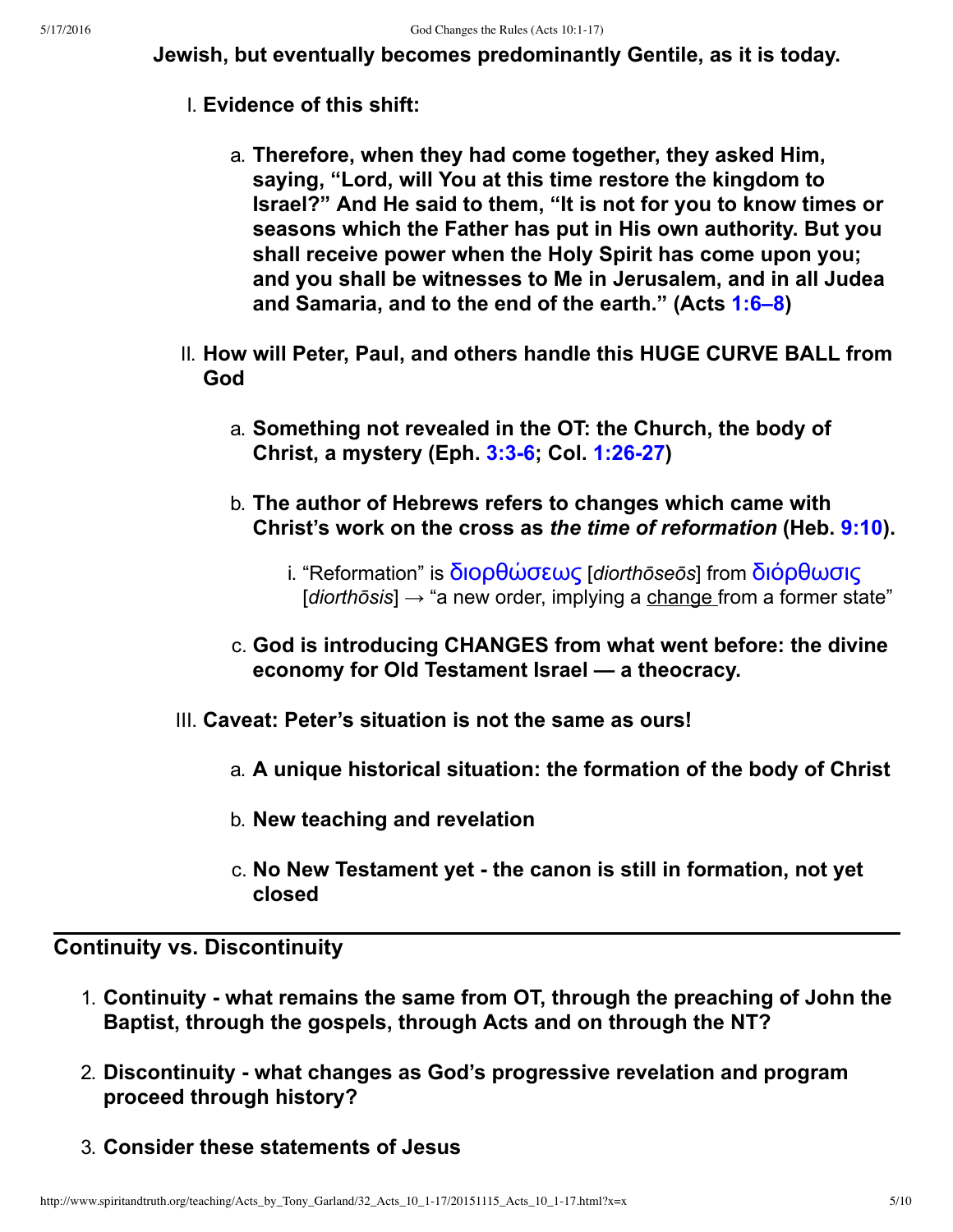- A. **CONTINUITY:** *Do not think that I came to destroy the Law or the Prophets. I did not come to destroy but to fulfill. For assuredly, I say to you, till heaven and earth pass away, one jot or one tittle will by no means pass from the law till all is fulfilled. Whoever therefore breaks one of the least of these commandments, and teaches men so, shall be called least in the kingdom of heaven; . . .* **(Mat. [5:1719](http://www.spiritandtruth.org/bibles/nasb/b40c005.htm#Mat._C5V17))**
- B. **DISCONTINUITY:** *Then He [Jesus] spoke a parable to them: "No one puts a piece from a new garment on an old one; otherwise the new makes a tear, and also the piece that was taken out of the new does not match the old. And no one puts new wine into old wineskins; or else the new wine will burst the wineskins and be spilled, and the wineskins will be ruined. But new wine must be put into new wineskins, and both are preserved. And no one, having drunk old wine, immediately desires new; for he says, 'The old is better.' "* **(Luke [5:36–39](http://www.spiritandtruth.org/bibles/nasb/b42c005.htm#Luke_C5V36))**
- <span id="page-5-0"></span>C. **DISCONTINUITY:** *There is nothing that enters a man from outside which can defile him; but the things which come out of him, those are the things that defile a man. . . . Do you not perceive that whatever enters a man from outside cannot defile him, because it does not enter his heart but his stomach, and is eliminated, thus purifying all foods?* **(Mark [7:1519\)](http://www.spiritandtruth.org/bibles/nasb/b41c007.htm#Mark_C7V15) [6](#page-8-2)**
	- I. **Paul, in his letter to Timothy, states:** *For every creature of God is good, and nothing is to be refused if it is received with thanksgiving* **(1 Timothy [4:4\)](http://www.spiritandtruth.org/bibles/nasb/b54c004.htm#1Ti._C4V4).**
- D. **QUESTION: Although God Himself doesn't change, is God allowed to make changes in how He deals with people in different groups at different times in history?**
- 4. **This is a BIG DEAL and has sweeping ramifications, both personally, and for society.**
	- A. **FIRST: Can a person who is steeped in the Old Testament, make it over the "speed bump" of the progressive revelation provided within the New Testament wherein God institutes change?**
		- I. **Jacob Neusner, Jewish academic scholar of Judaism (has published more than 950 books)**

<span id="page-5-1"></span>Christian faith finds a legion of reasons for believing in Jesus. . . but not because he fulfilled the Torah or sustained the Torah or conformed to the Torah; not because he improved on the Torah. But, of course, Christian faith has never found troubling the fact of its own autonomy: not a mere continuation and reform of the prior faith, Judaism . . . , but a new beginning.<sup>[7](#page-8-3)</sup>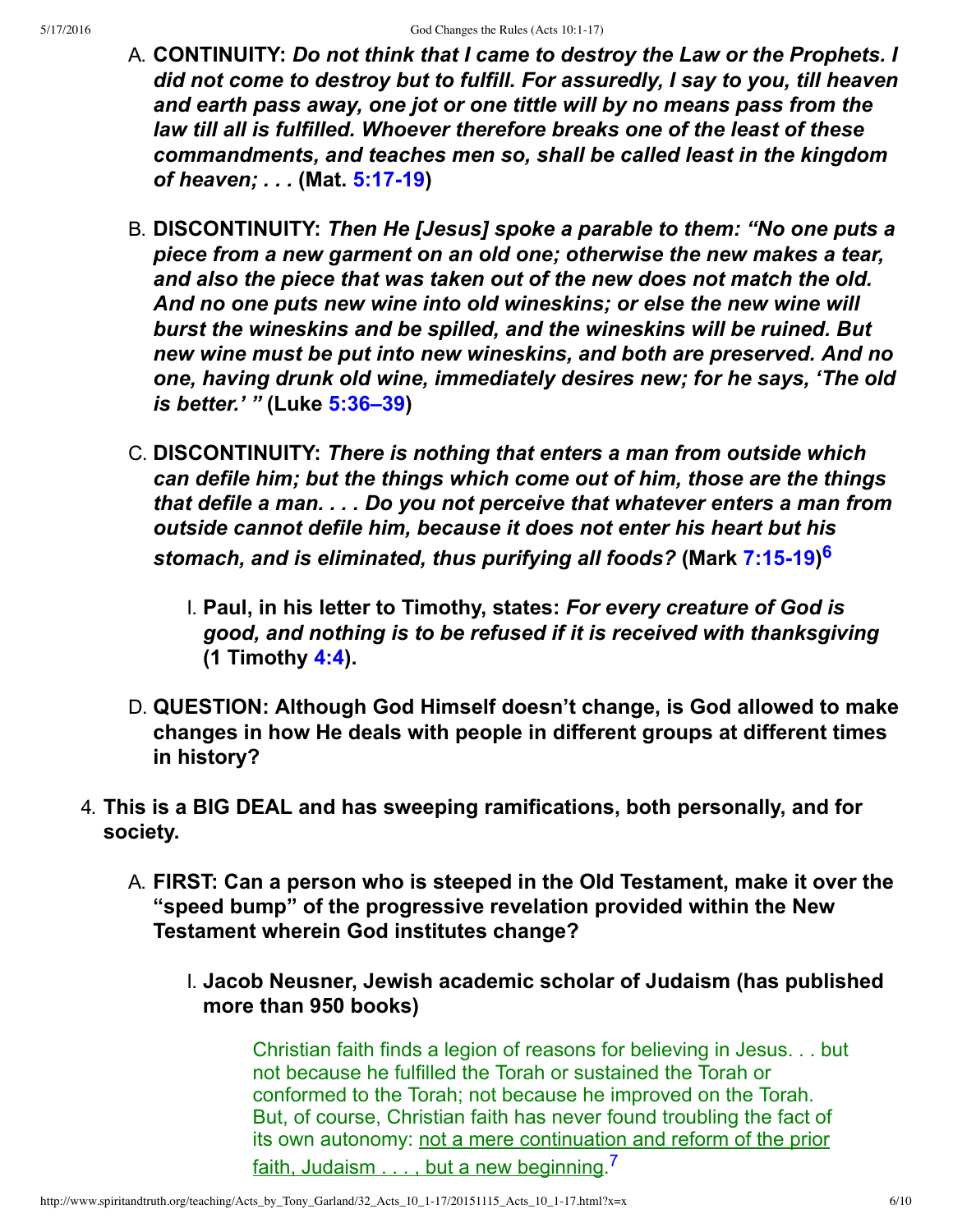a. **In response to Jesus' teaching that nothing that enters a man from outside can defile him . . .**

> <span id="page-6-0"></span>. . . I believe God has given a different Torah from the one that Jesus teaches; and that Torah, the one Moses got at Sinai, stands in judgment of the torah of Jesus. . .<sup>[8](#page-8-4)</sup>

B. **SECOND: As a Christian, how do we read the Bible? How do we put it all together?**

<span id="page-6-1"></span>Was Israel the OT Church—are OT promises to God's national people fulfilled in the church today? Or, is Mosaic Law binding on believers now —are [twenty-first-century] Christians to obey the Ten Commandments, including sabbath observance?<sup>[9](#page-8-5)</sup>

- C. **THIRD: Law requires an objective moral basis. Historically, in the United States, that basis was the Bible.**
	- I. How are the moral teachings of the Bible to inform the day-to-day **laws within a country which attempts to honor God's Word?**
	- II. **What will the penalties be?**
		- a. **For sex outside of marriage (fornication)?**
		- b. **For adultery?**
		- c. **For abortion?**
		- d. **For homosexual behavior?**
		- e. **For . . . children who curse their parents?**
	- III. **Where Scripture shows variation, how do we respond?**
- D. **What hangs in the balance?**
	- I. **These are not theological issues, but intensely practical!**
		- a. **Issues of faith, can we accept the full teaching of both testaments?**
			- i. Christians often hold inconsistent and contradictory understandings of Scripture, never bothering to wrestle with the inconsistencies which result.
		- b. **What should we, as Christians, be about?**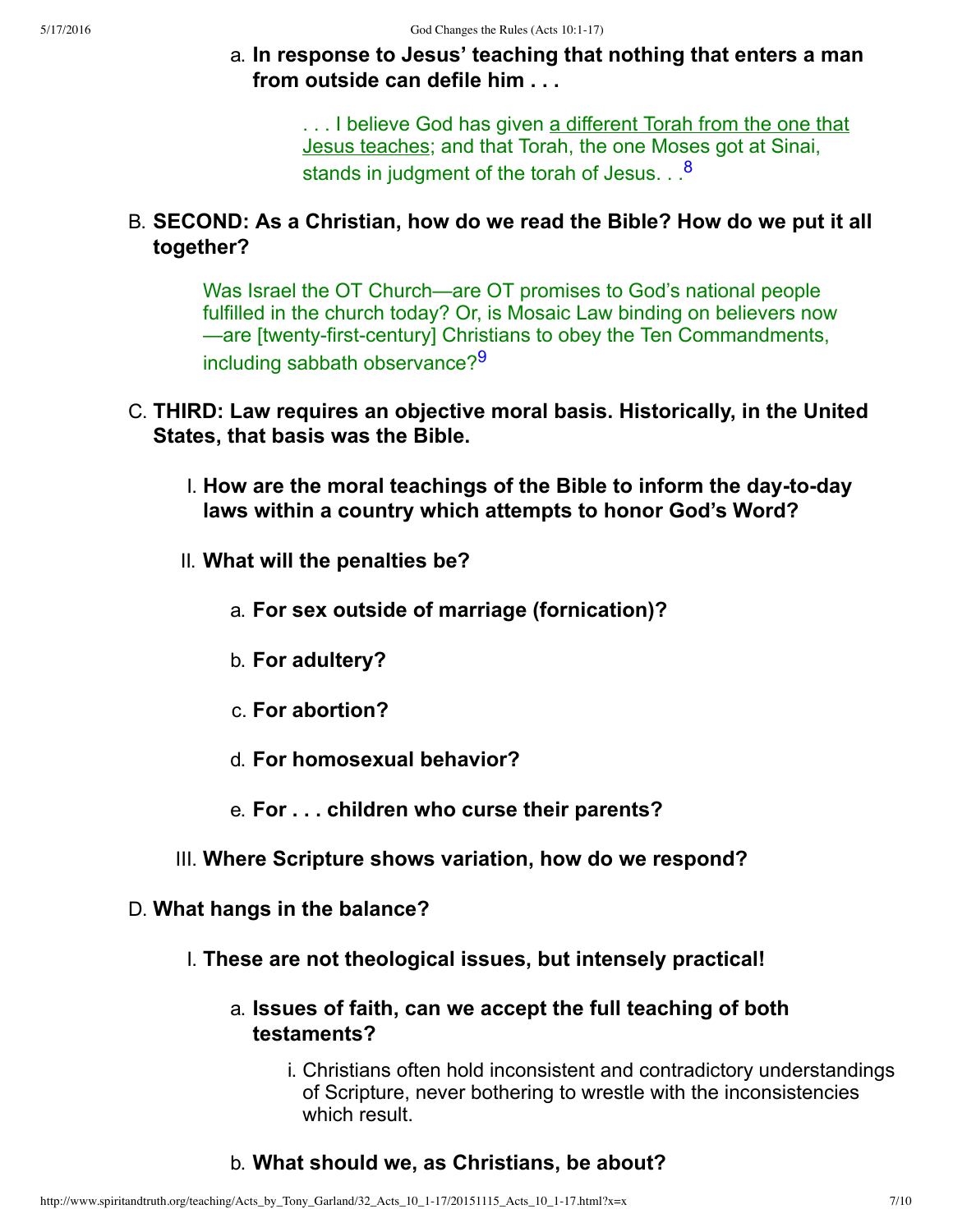i. We are to be salt and light, but how should that work out in the political arena?

### c. **How should our country incorporate or be influenced by the Bible? Can a secular government really be moral?**

- i. Every system of law "legislates morality" so who determines what is moral?
- ii. It simply won't due to say "the Bible," because the Bible must be interpreted and their are distinctions between OT and NT practice: *progressive revelation.*
- II. **Failure to recognize continuity: introducing change or separation where none was intended by God**
	- a. **Overcompartmentalization of New Testament teaching**
	- b. **Example: "None of Jesus' teachings in the gospels is for the Church today" (but see Mat. [28:1920](http://www.spiritandtruth.org/bibles/nasb/b40c028.htm#Mat._C28V19); John [14:26\)](http://www.spiritandtruth.org/bibles/nasb/b43c014.htm#John_C14V26)**
- <span id="page-7-0"></span>III. **Failure to recognized discontinuity: rejecting all change and progressive revelation**
	- a. **Retaining behavior or punishment which does not reflect God's intention for our society today.**
	- b. **Example: Is the Church today to be governed by priests? Should it follow a "Moses model" based on how Moses led during the Theocracy of Israel?**
	- c. **Example: Theonomy**
		- i. Theos + Nomos  $\rightarrow$  God's law reestablish a theocracy like Israel in the Old Testament, but today
		- ii. Theonomy, also known as "Christian Reconstructionism" promotes the idea that the Mosaic Law should be observed by modern societies.
		- iii. It promotes goals such as ""the universal development of Biblical theocratic republics", exclusion of non-Christians from voting and citizenship, and the application of Biblical law by the state. Under such a system of Biblical law, homosexual acts, adultery, witchcraft, and blasphemy would be punishable by death. Propagation of idolatry or "false religions" would be illegal and could also be punished by the death penalty."<sup>[10](#page-8-6)</sup>
		- iv. "Theonomic ethics, to put it simply, represents a commitment to the necessity, sufficiency, and unity of Scripture. For an adequate and genuinely Christian ethic, we must have God's word, only God's word, and all of God's word. Nearly every critic of theonomic ethics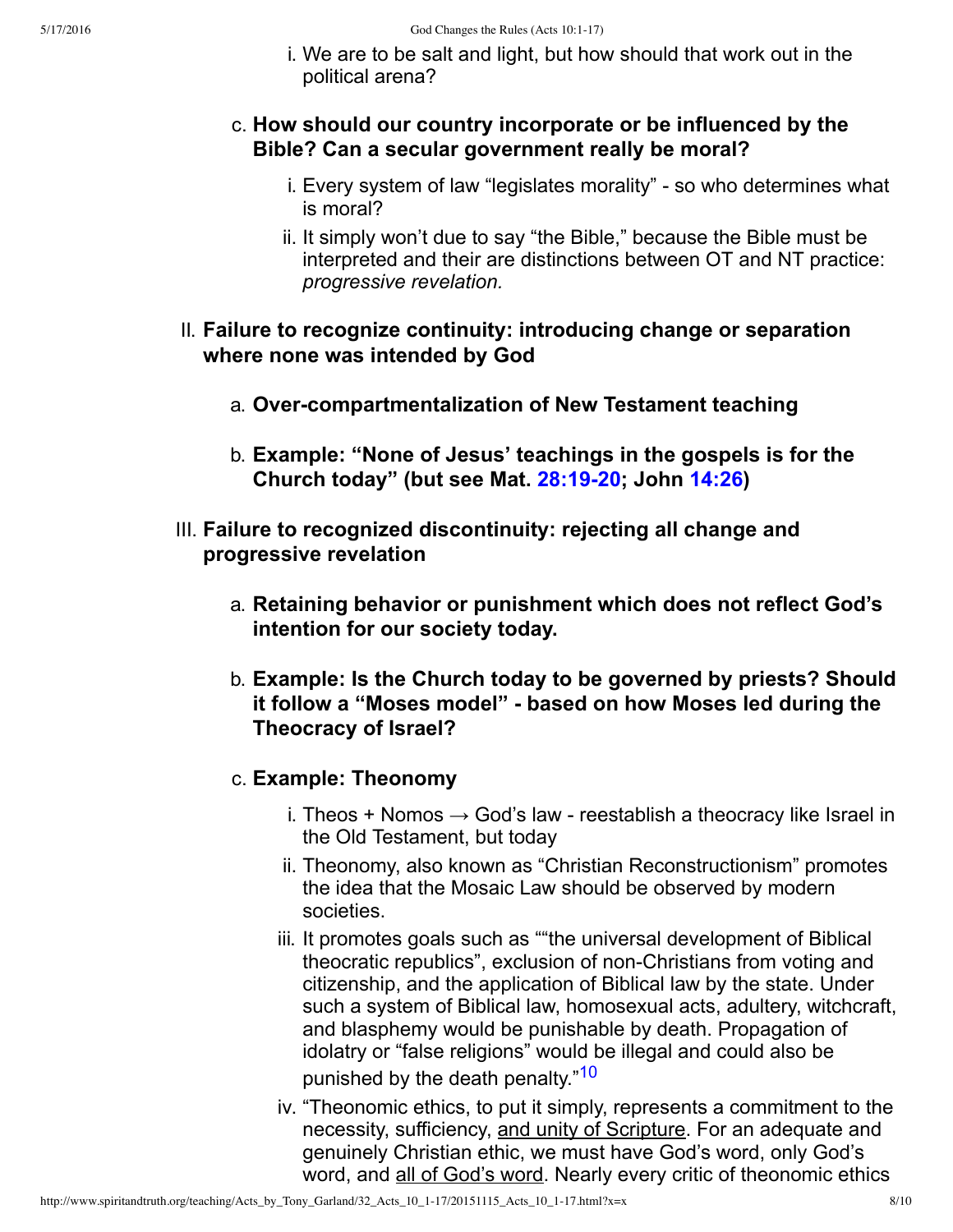<span id="page-8-17"></span>will be found denying, in some way, one or more of these premises."[11](#page-8-7)

v. Misdirected zeal

#### IV. **Responsibility for properly handling distinctions in God's Word**

a. **The more powerful the weapon, the greater the responsibility (e.g., squirt gun vs. atomic missle)**



<span id="page-8-18"></span><span id="page-8-11"></span><span id="page-8-10"></span><span id="page-8-9"></span>[SpiritAndTruth.org Scan Code](http://www.spiritandtruth.org/)<sup>[c](#page-9-2)</sup>

#### Endnotes:

- <span id="page-8-0"></span>[1.](#page-0-0) [NKJV](#page-8-8), (Acts 10:1-17)
- <span id="page-8-1"></span>[2.](#page-0-1) Previously, Philip explained the gospel to a Gentile: the Ethiopian eunuch (Acts 8:26-39). But there is no indication during that encounter that the Holy Spirit had yet been poured out upon Gentiles.
- <span id="page-8-12"></span>[3.](#page-8-9) Ref-0399, 1Ti. [4:4,](http://www.spiritandtruth.org/bibles/nasb/b54c004.htm#1Ti._C4V4) p. 2355
- <span id="page-8-13"></span>[4.](#page-8-10) Ref-0565, Homilies of St. John Chrysostom, Archbishop of Constantinople, on the First Epistle of St. Paul the Apostle to Timothy, 13:445
- <span id="page-8-14"></span>[5.](#page-8-11) Ref-0415, 82
- <span id="page-8-2"></span>[6.](#page-5-0) "Whereas under the law there was a distinction of meats between clean and unclean (such sorts of flesh they might eat, and such they might not eat), all this is now taken away; and we are to call nothing common or unclean, Acts [10:15.](http://www.spiritandtruth.org/bibles/nasb/b44c010.htm#Acts_C10V15)"<sup>[3](#page-8-12)</sup> "What then, is not swine's flesh unclean? By no means, when it is received with thanksgiving, and with the seal; nor is anything else. It is your unthankful disposition to God that is unclean. — John Chrysostom"<sup>[4](#page-8-13)</sup> "Thus the ordinary prohibitions of the law disappear, for in this respect as in others the law made nothing perfect. The gospel, the full revelation of Christ, whilst it rises to the glory of God in the highest and stands in presence of the inscrutable depths of God's most holy judgment of sin in the cross, vindicates all the ways of God in creation as well as in providence. Hence the Christian, if not the Jew, can say that every creature of God is good and nothing to be rejected."<sup>[5](#page-8-14)</sup>
- <span id="page-8-3"></span>[7.](#page-5-1) Ref-0137, 5
- <span id="page-8-4"></span>[8.](#page-6-0) Ref-0137, 22
- <span id="page-8-5"></span>[9.](#page-6-1) Ref-0199, back cover
- <span id="page-8-19"></span><span id="page-8-6"></span>[10.](#page-7-0) WIKIPEDIA, [Theonomy](https://en.wikipedia.org/wiki/Theonomy)<sup>[d](#page-9-6)</sup>
- <span id="page-8-20"></span><span id="page-8-7"></span>[11.](#page-8-17) WIKIPEDIA, [Theonomy](https://en.wikipedia.org/wiki/Theonomy)<sup>[e](#page-9-7)</sup>

#### Sources:

- <span id="page-8-8"></span>**NKJV** Unless indicated otherwise, all Scripture references are from the *New King James Version*, copyright © 1982 by Thomas Nelson, Inc. Used by permission. All rights reserved.
- <span id="page-8-16"></span><span id="page-8-15"></span>**Ref-0137** Jacob Neusner, *A Rabbi Talks With Jesus* (Montreal, Quebec: McGill-Queen's University Press, 1993).